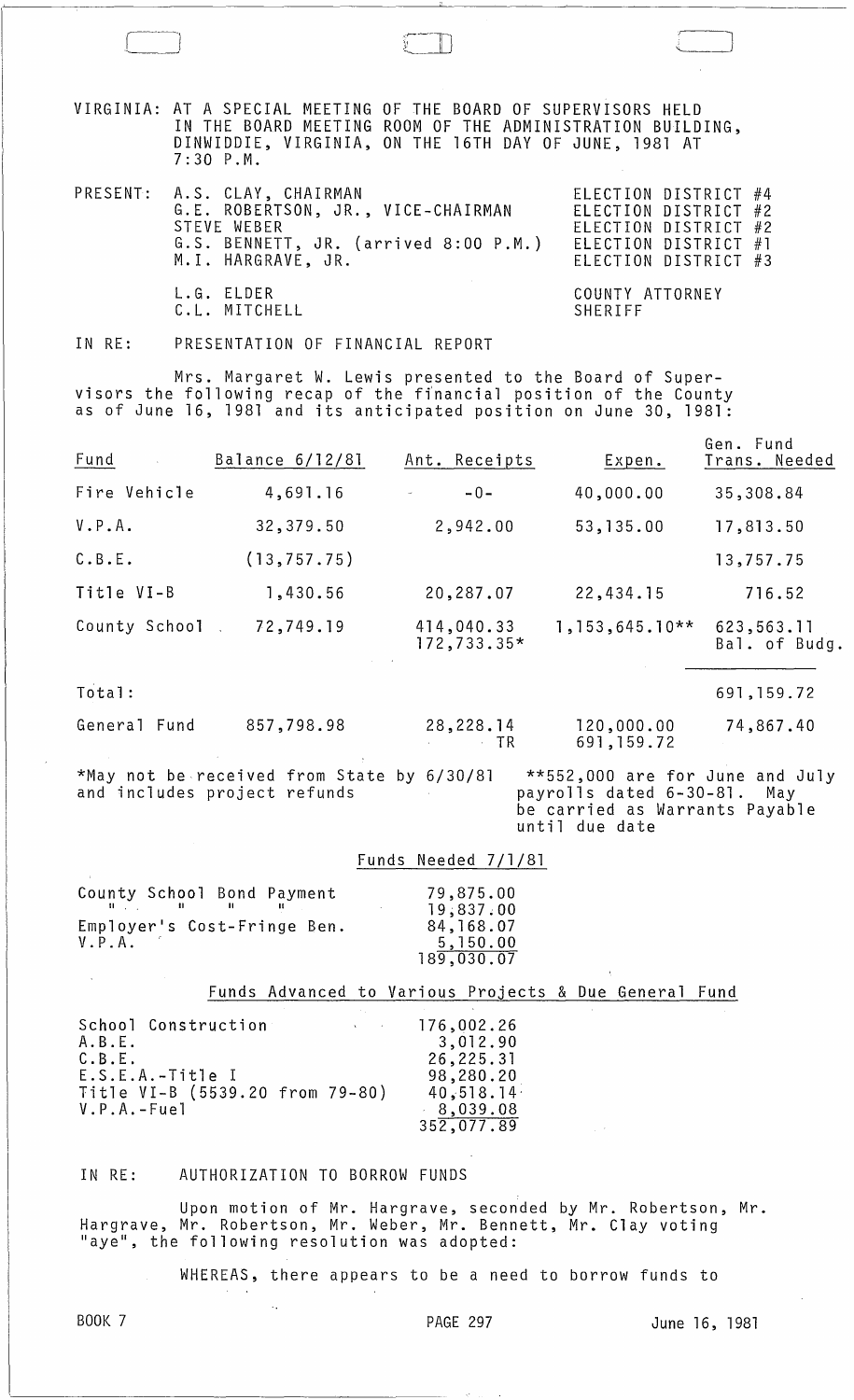operate the County from July 1, 1981 to December 15, 1981;

THEREFORE BE IT RESOLVED by the Board of Supervisors of Dinwiddie County, Virginia, that the County Administrator and the County Attorney are hereby authorized to do the following:

If the funds are needed prior to June 30, 1981, the paperwork to borrow funds should be completed and ready for action at the Board's June 24, 1981 meeting.

If the funds are not needed until mid-July, 1981, the paperwork to borrow the funds should be completed and ready for action at the July 15, 1981 Board meeting.

IN RE: COUNTY ADMINISTRATOR REPORTS LOSS OF INCOME

The County Administrator told the Board that income totalling \$32,500 has been lost due to cutbacks in two categories and the addition of an \$8,000 expense item by the Compensation Board. The loss of revenue in the Revenue Sharing account is \$22,500 and in the State Sales Tax based on school age population, \$10,000. The Compensation Board has awarded the Sheriff two additional deputies; therefore, there was a need for the Board of Supervisors to budget for an additional car amounting to \$8,000.

IN RE: AIRPORT AUTHORITY REQUEST BUDGET STAY AT \$52,000

Loid Hodnett, one of Dinwiddie County's three representatives on the Petersburg-Dinwiddie County Airport and Industrial Authority, requested that the Board of Supervisors leave in tact the \$52,000 now in the budget for the Authority. He stated this money was very much needed to insure that grants coming from the federal and state governments could be matched. He felt that many improvements have been made at the Airport and future improvements would assist in adding to the tax base of the County.

Mr. Robertson and Mr. Weber concurred with Mr. Hodnett's request to leave the budgeted amount at \$52,000; and if Petersburg should withdraw from the Authority, the County of Dinwiddie should take appropriate steps to acquire full control of the Authority and fund the Authority.

Mr. Hargrave indicated a desire for the County to remain a partner with the City of Petersburg in this Authority venture. He did not want the citizens of Petersburg nor the City Council to interpret the remarks made that the Board of Supervisors of Dinwiddie was urging them to withdraw from the Authority. He indicated that the City of Petersburg would receive many benefits that have not been previously brought to the public's attention.

Mr. Clay and Mr. Bennett both indicated their first impulse was to reduce the County's budgeted amount to that of the City of Petersburg but would give serious consideration to additional funds needed for matching federal and state grants.

IN RE: COUNTY AND SCHOOL SALARIES AND OTHER BUDGET ITEMS

Mr. Robertson presented to the Board a plan whereby the County would pay the FICA for the employee rather than providing a 9% salary increase. This would save the County, according to his figures, \$144,008.24. The Board of Supervisors asked the County Attorney to determine if this plan was in accordance with IRS regulations and the Code of Virginia.

Mr. Robertson brought up several other items, among them County's insurance, stationery, travel voucher, radio maintenance, gas for all departments and the probation car.

Mr. Weber brought up pest control, Chapter 19, and the Library.

Mr. Bennett indicated he would withhold further comments until a decision had been made on the pay scale proposed by Mr.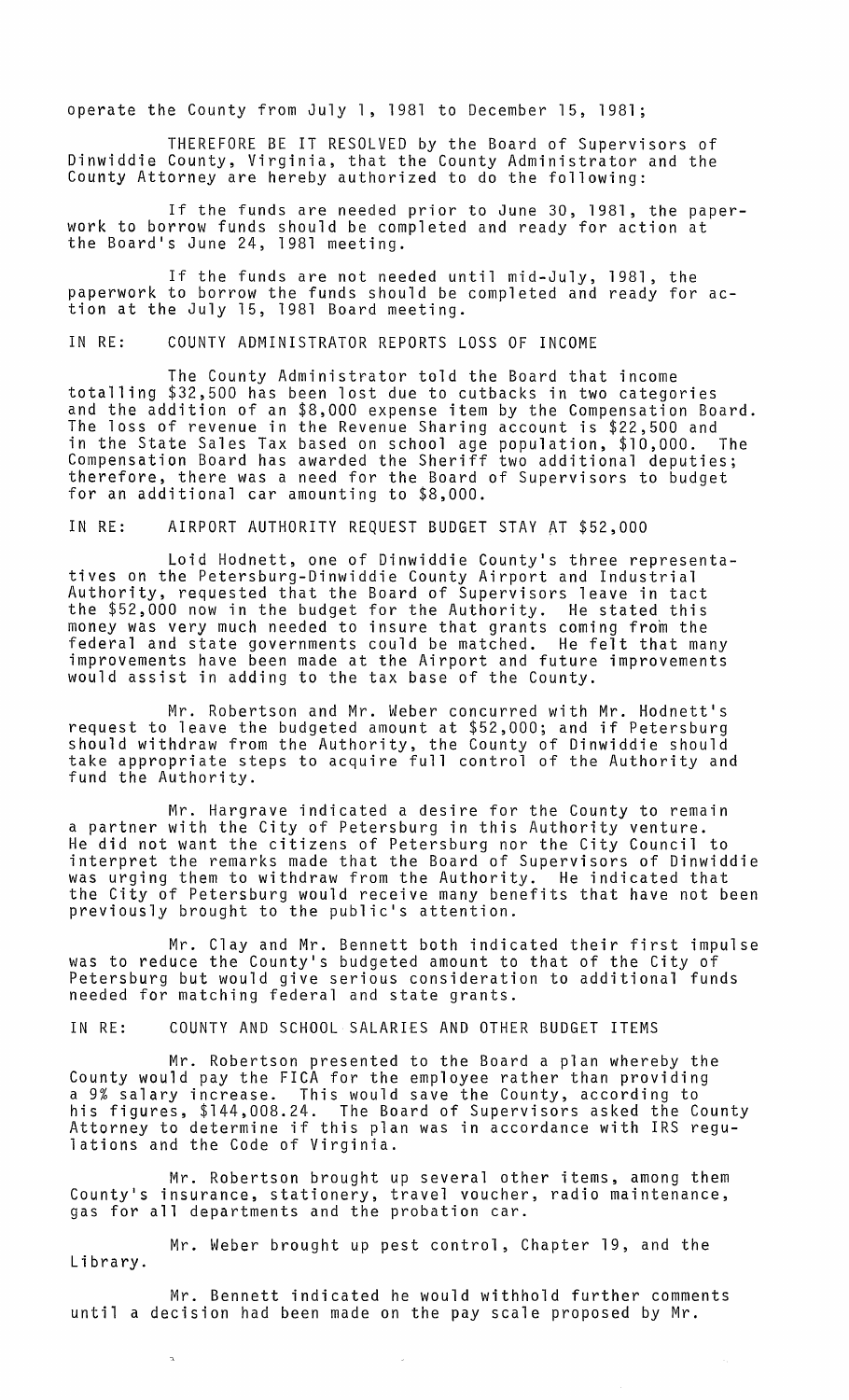Robertson.

Decision on all budget' matters will be considered. at the June 24, 1981 Board meeting.

------~~~~~~~~~~~~~-----------~~------~~------~----~----------------

 $\Box$ 

IN RE: SALARY OF ASSISTANT COMMONWEALTH'S ATTORNEY

Upon motion of Mr. Hargrave, seconded by Mr. Bennett, Mr. Hargrave, Mr. Bennett, Mr. Weber, Mr. Robertson, Mr. Clay<br>voting "aye", the following resolution was adopted:

WHEREAS, the Compensation Board on May 15, 1981, advised the Board of Supervisors that the salary for the Assistant Commonwealth's Attorney would· be set at \$6,350.00 for the fiscal year 1981-82; and

WHEREAS, the Commonwealth's Attorney requested in a letter to the Compensation Board, dated May 19, 1981, that the Assistant Commonwealth's Attorney's salary be reconsidered; and

WHEREAS, on June 12, 1981, the Compensation Board advised the Commonwealth's Attorney that the Assistant Commonwealth's Attorney's salary had been increased to \$7,050.00 for the fiscal year 1981-82, subject to concurrence of the Board of Supervisors;

NOW THEREFORE BE IT RESOLVED by the Board of Supervisors of Dinwiddie County, Virginia that they concur with the annual salary for the Assistant Commonwealth's Attorney of \$7,050.00 fixed by the Compensation Board in their letter of June 12, 1981.

IN RE: EXECUTIVE SESSION

Upon motion of Mr. Hargrave, seconded by Mr. Weber, Mr. Hargrave, Mr. Weber, Mr. Bennett, Mr. Robertson, Mr. Clay voting<br>"aye", pursuant to Sec: 2.1-344(3), the Board moved into Executive Session at 9:45 P.M. The Board reconvened into Open Session at 10:00 P.M.

IN RE: ADJOURNMENT

Weber, Mr. Bennett, Mr. Hargrave, Mr. Robertson, Mr. Clay voting "aye", the Board adjourned at 10:00 P.M. Upon motion of Mr. Weber, seconded by Mr. Bennett, Mr. Upon motion of Mr. Weber, seconded by Mr. Bennett, Mr.<br>Mr. Bennett, Mr. Hargrave, Mr. Robertson, Mr. Clay voting<br>the Board adjourned at 10:00 P.M.

ATTEST4 KNOT

A.S. CLAY, CHAIRMAN